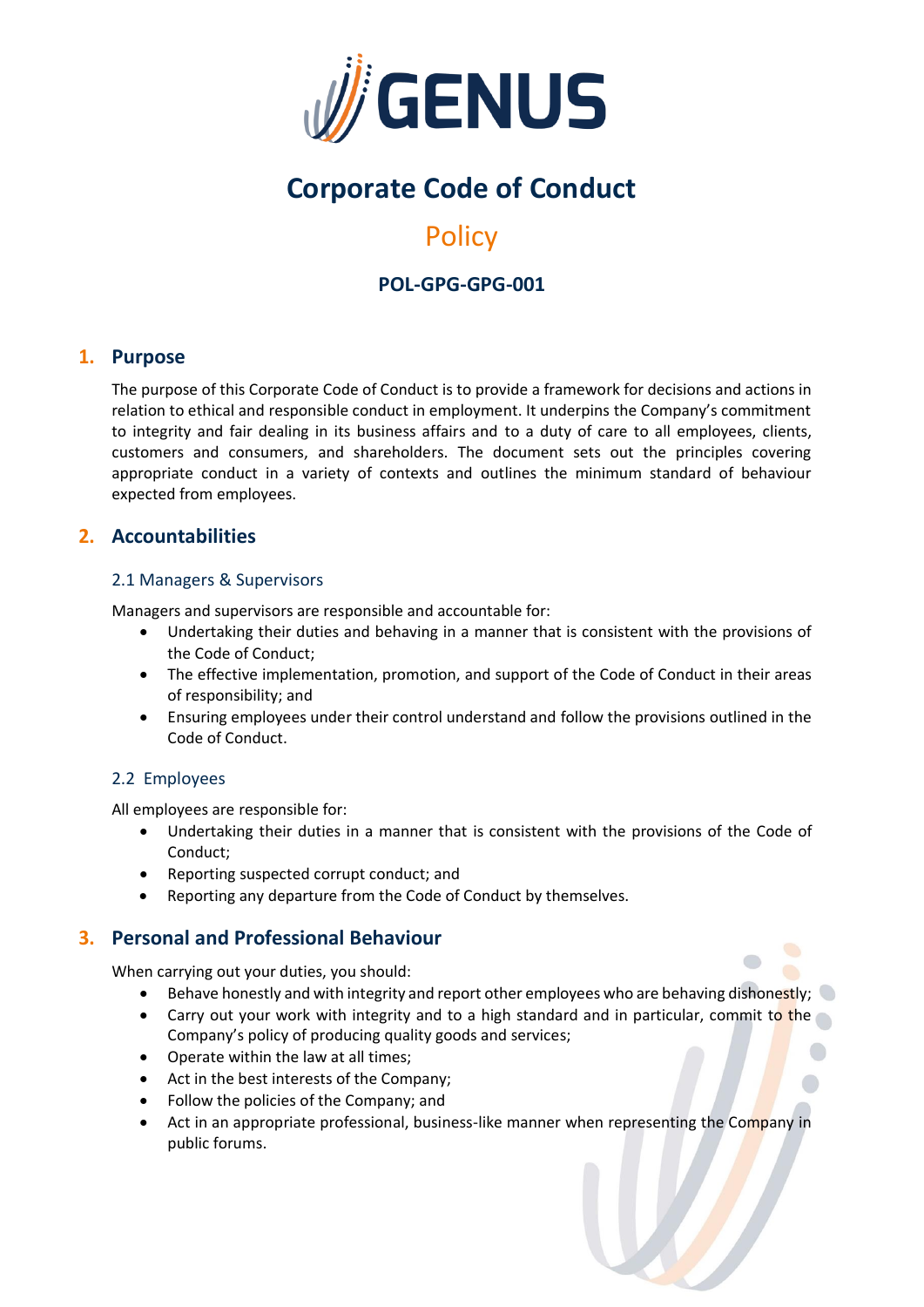

# **4. Conflict of Interest**

Potential for conflict of interest arises when it is likely that you could be influenced, or it could be perceived that you are influenced by a personal interest when carrying out your duties. Conflicts of interest that lead to biased decision making may constitute corrupt conduct.

Some situations that may give rise to a conflict of interest include situations where you have:

- Financial interests in a matter the Company deals with or you are aware that your friends or relatives have a financial interest in the matter;
- Directorships/management of outside organisations;
- Membership of boards of outside organisations;
- Personal relationships with people the Company is dealing with which go beyond the level of a professional working relationship;
- Secondary employment, business, commercial, or other activities outside of the workplace which impacts on your duty and obligations to the Company;
	- 1. access to information that can be used for personal gain; and
	- 2. offer of an inducement.
- You may often be the only person aware of the potential for conflict. It is your responsibility to avoid any conflict arising that could compromise your ability to perform your duties impartially. You must report any potential or actual conflicts of interest to your manager.
- If you are uncertain whether a conflict exists, you should discuss that matter with your manager and attempt to resolve any conflicts that may exist.
- You must not submit or accept any bribe, or other improper inducement. Any such inducements are to be reported in accordance with the Company's Anti-Bribery and Corruption Policy.

# **5. Public and Media Comment**

- Individuals have a right to give their opinions on political and social issues in their private capacity as members of the community.
- Employees must not make official comment on matters relating to the Company unless they are:
	- 1. authorised to do so by the Managing Director; or
	- 2. giving evidence in court; or
	- 3. otherwise authorised or required to by law.
- Employees must not release unpublished or privileged information unless they have the authority to do so from the Managing Director.
- The above restrictions apply except where prohibited by law, for example in relation to "whistleblowing".

## **6. Use of Company Resources**

Requests to use Company resources outside core business time should be referred to management for approval.

If employees are authorised to use Company resources outside core business times, they must take responsibility for maintaining, replacing, and safeguarding the property and following any special directions or conditions that apply.

Employees using Company resources without obtaining prior approval could face disciplinary and/or criminal action. Company resources are not to be used for any private commercial purposes.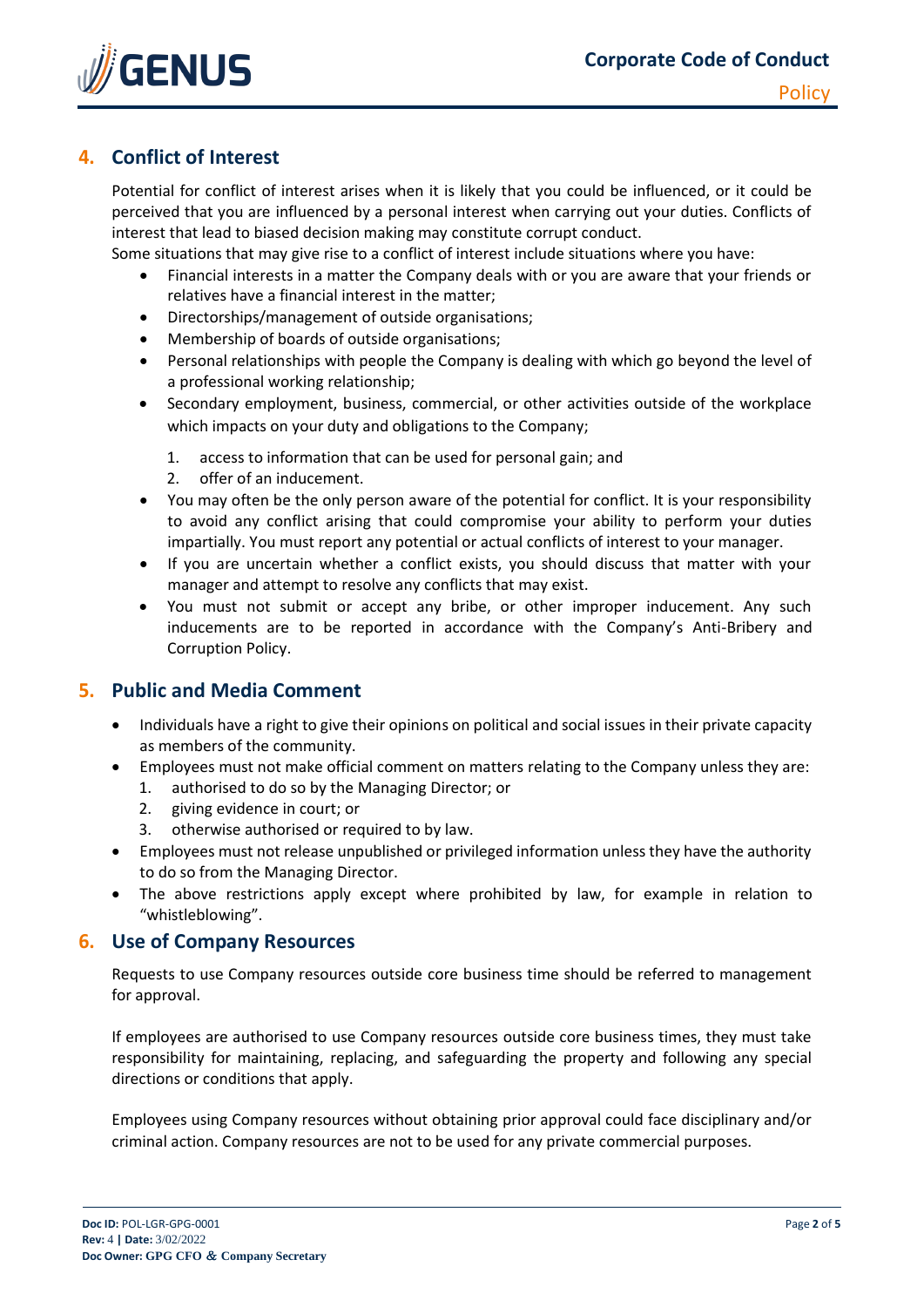

# **7. Security of Information**

Employees are to make sure that confidential and sensitive information cannot be accessed by unauthorised persons. Sensitive material should be securely stored overnight or when unattended. Employees must ensure that confidential information is only disclosed or discussed with people who are authorised to have access to it. It is considered a serious act of misconduct to deliberately release confidential documents or information to unauthorised persons and may incur disciplinary action. Employees should not use information, or pass information to a third party, in order to use the information for personal benefit or profit of themselves or a third party.

# **8. Intellectual Property / Copyright**

Intellectual property includes the rights relating to scientific discoveries, industrial designs, trademarks, service marks, commercial names ad designations, and inventions and is valuable to the Company.

The Company is the owner of intellectual property created by employees in the course of their employment unless a specific prior agreement has been made. Employees must obtain written permission to use any such intellectual property from the Company Secretary/CEO before making any use of that property for purposes other than as required in their role as employee.

# **9. Discrimination, Bullying & Harassment**

Employees must not Bully, harass, or discriminate, or support others who bully or harass, and discriminate against colleagues or members of the public on the grounds of sex, pregnancy, marital status, age, race (including their colour, nationality, descent, ethnic or religious background), physical or intellectual impairment, homosexuality, or transgender, including any psychosocial injuries caused in the workplace.

Such bullying behaviours, harassment or discrimination may constitute an offence under legislation. The Company's executives should understand and apply the principles of equal employment opportunity.

## **10. Corrupt Conduct**

Corrupt conduct involves the dishonest or partial use of power or position which results in one person/group being advantaged over another. Corruption can take many forms including, but not limited to:

- official misconduct;
- bribery and blackmail;
- unauthorised use of confidential information;
- fraud; and
- theft.

Corrupt conduct will not be tolerated by the Company. Disciplinary action up to and including dismissal will be taken in the event of any employee participating in corrupt conduct.

# **11. Occupational Health and Safety**

It is the responsibility of all employees to act in accordance with occupational health and safety legislation, regulations, and policies applicable to their respective organisations and to use security and safety equipment provided.

Specifically, all employees are responsible for safety in their work area by:

• Following the safety and security directives of management;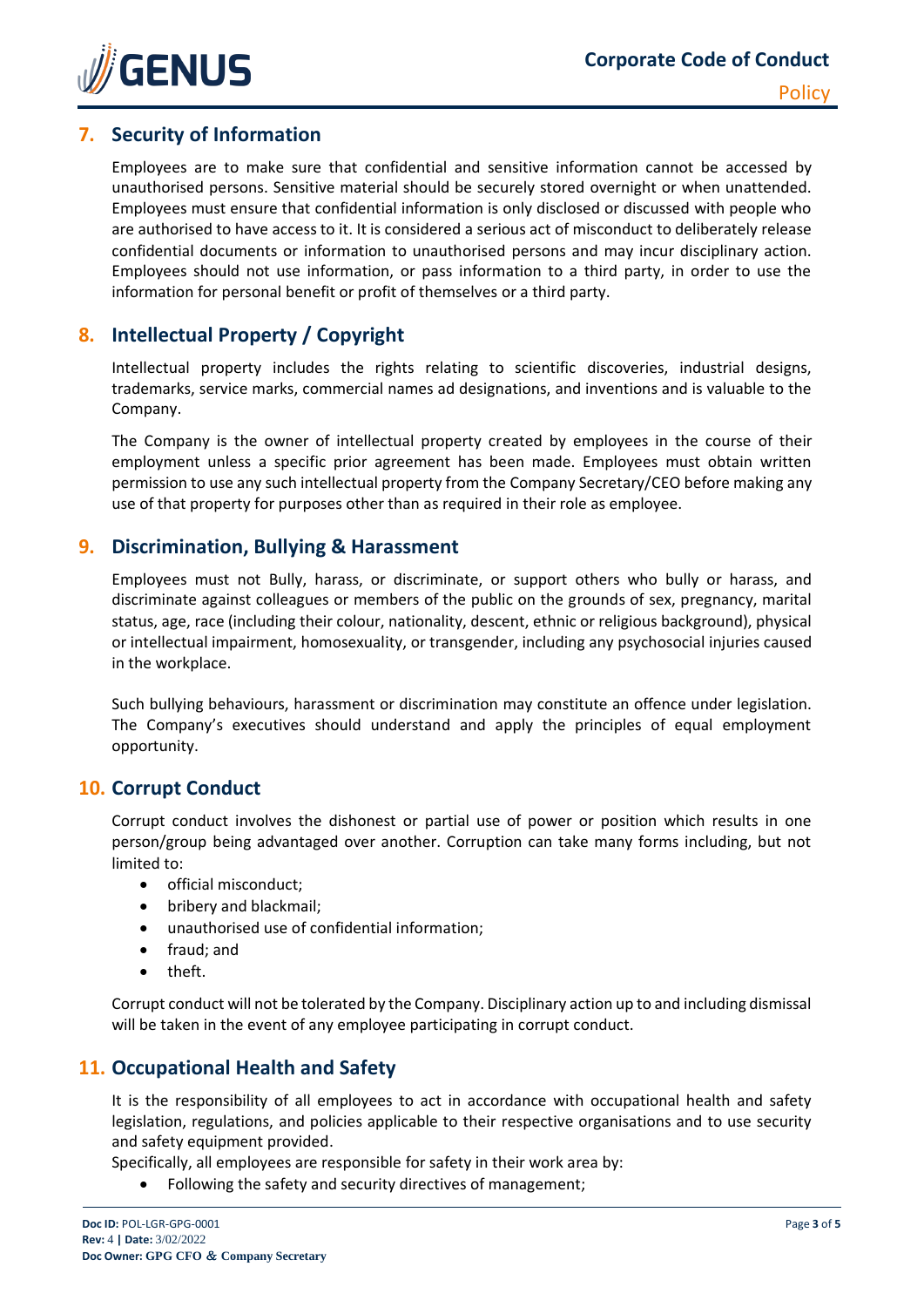

- Advising management of areas where there is potential problem in safety and reporting suspicious occurrences; and
- Minimising risks in the workplace.

#### **12. Legislation**

It is essential that all employees comply with the laws and regulations of the countries in which we operate. Violations of such laws may have serious consequences for the Company and any individuals concerned. Any known violation must be reported immediately to management.

## **13. Fair Dealing**

The Company aims to succeed through fair and honest competition and not through unethical or illegal business practices. Each employee should endeavour to deal fairly with the Company's suppliers, customers, and other employees.

#### **14. Responsibilities to Investors**

The Company strives for full, fair, and accurate disclosure of financial and other information on a timely basis.

## **15. Breaches of the Code of Conduct**

Employees should note that breaches of certain sections of this Code of Conduct may be punishable under legislation.

Breaches of this Code of Conduct may lead to disciplinary action. The process for disciplinary action is outlined in Company policies and guidelines, relevant industrial awards, and agreements. The Board will be kept informed of any material breaches of this Code of Conduct.

## **16. Reporting Matters of Concern**

Directors and employees are encouraged to raise any matters of concern Company Secretary/Group Legal Counsel or otherwise in accordance with the Company's Whistleblower Policy.

## **17. Document Information**

| <b>Company Details</b>                                                                               |
|------------------------------------------------------------------------------------------------------|
| <b>GenusPlus Group Limited</b><br>ACN 620 283 561<br>Adopted and approved by the Board on 14/10/2020 |

#### Document History

| <b>Rev</b>     | <b>Date</b> | <b>Author</b> | Approver | <b>Details of Amendment</b>                                                               |
|----------------|-------------|---------------|----------|-------------------------------------------------------------------------------------------|
| 1              | 10/05/2019  | <b>DW</b>     | Board    | Issued for Use                                                                            |
| $\overline{2}$ | 14/10/2020  | <b>DW</b>     | Board    | Document review.                                                                          |
| 3              | 15/12/2021  | <b>DW</b>     | Board    | Annual review                                                                             |
| 4              | 13/01/2022  | <b>DW</b>     | Board    | Psychosocial Injuries included in section 9 -<br>Discrimination, Bullying and Harassment. |